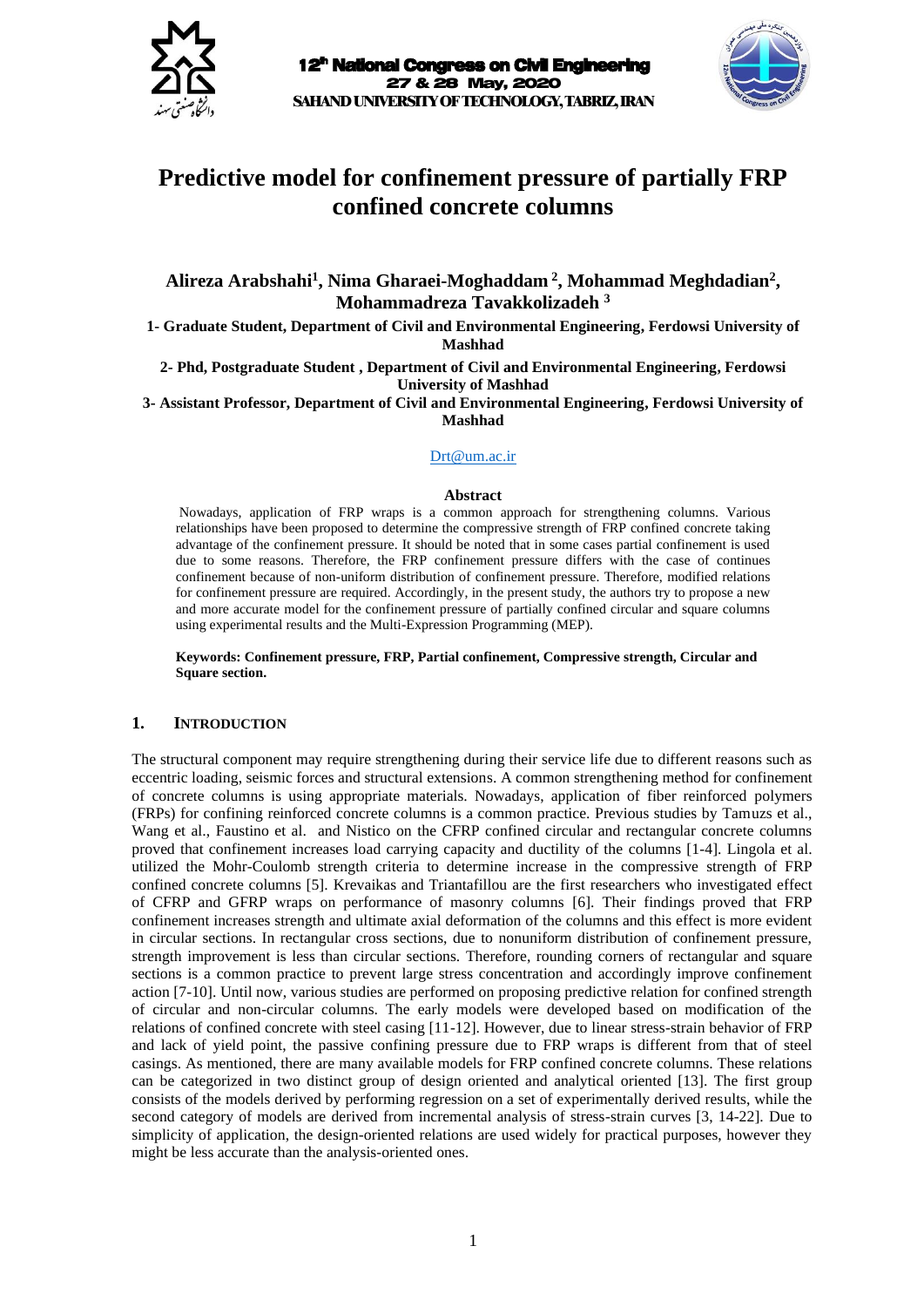



### **2. CONFINEMENT MODELS**

It should be noted that in most of the existing models, the increase in the strength of the column is a function of the provided confinement pressure by FRP wraps which is derive from the following relation:

$$
f_l = \frac{\rho_{fpp} f_{fpp}}{2} = \frac{\pi dt_{fpp} f_{fpp}}{2\frac{\pi d^2}{4}} = \frac{2t_{fpp} f_{fpp}}{d}
$$
(1)

In this equation,  $f_i$  is the confinement pressure  $f_{fp}$ ,  $t_{fp}$  and  $\rho_{fp}$  are tensile strength, total thickness and volume ratio of FRP wraps, respectively. *<sup>d</sup>* indicates diameter of the column. This equation is valid for the confinement pressure of continuous wraps. In some cases, partial confinement in the form of separate strips are used for confining columns. In this circumstance, the distribution of confinement pressure in the height of column is not uniform. Fig. 1 demonstrate schematic view of partially confined circular and square sections.



**Figure 1. Mechanisms of partial confinement due to AFRP sheets**

Until now, limited studies are performed regarding the effective confinement pressure in the partially confined circular and square concrete cores. In 2009, Wu et al. and Wang et al. proposed design-oriented models to predict effective pressure due to partial confinement [23-24]:

$$
f_{lm} = k_e \frac{s_f}{s_f + s} f_l \quad \text{for circular columns} \tag{2}
$$

$$
k_e = \frac{\left[d - \left(\frac{S}{2}\right)\right]^2}{d^2} \tag{3}
$$

$$
f_{lm} = k_e \frac{s_f + (1 - \frac{S}{2b})^2 s}{s_f + s} \times \frac{s_f}{s_f + s} f_l \quad \text{for square columns} \tag{4}
$$

$$
k_e = \frac{\left[b^2 - (4r^2 - \pi r^2)\right] - \frac{2}{3}(b - 2r^2)}{b^2 - (4r^2 - \pi r^2)}
$$
\n(5)

In these equations,  $k_e$  is called the effective confinement pressure. *s* and  $s_f$  are the clear space between the wraps and width of FRP wraps, respectively. *b* and *r* denote side length and radius of curvature of square cross section, respectively. This modified confinement pressure can be used in conjunction with any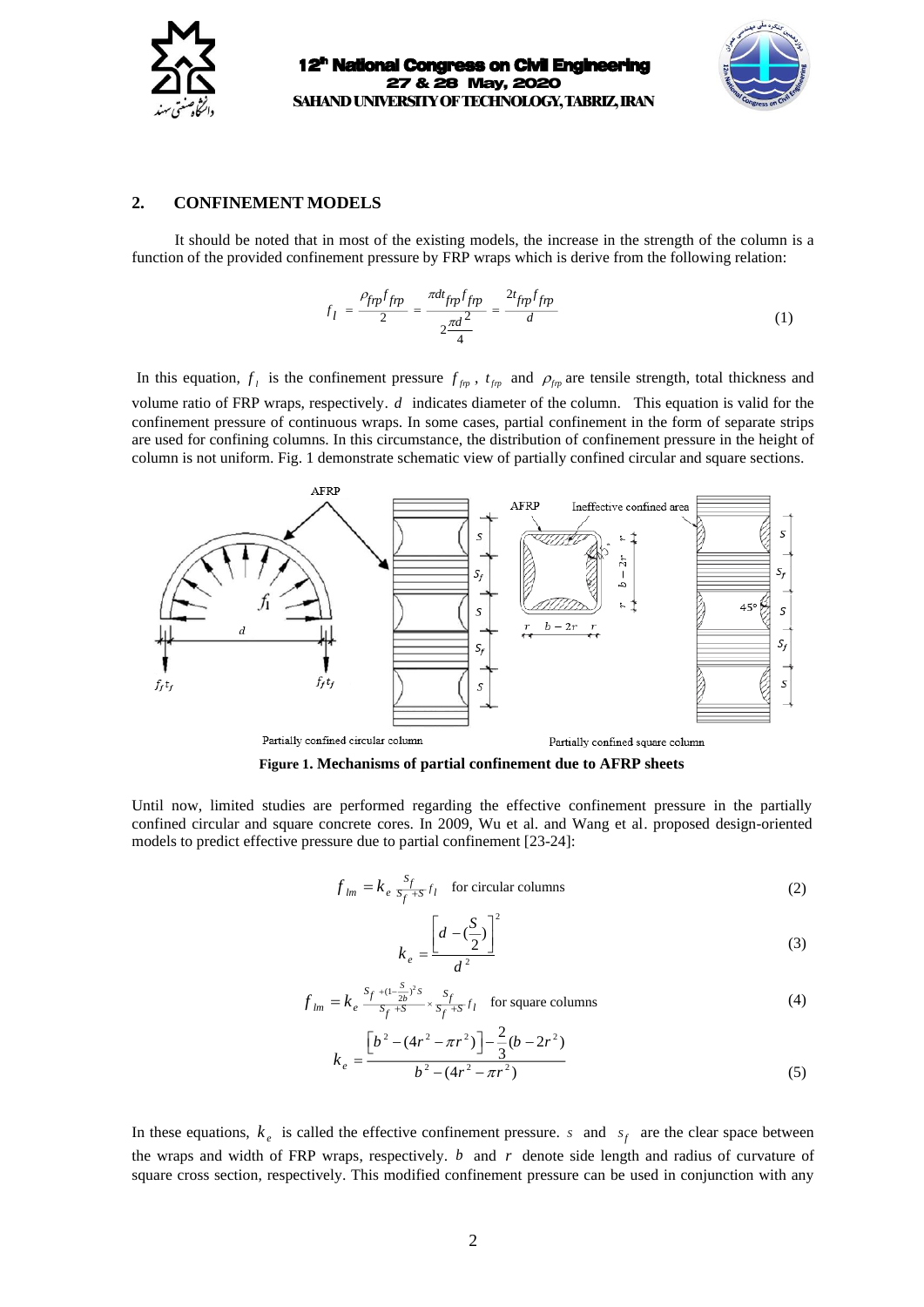

of the existing strength model of FRP confined concrete columns to predict maximum strength of partially confined columns. The goal of the present study is to propose new modified relations for partial confinement pressure of circular sections using design-oriented approach. For this purpose, a set of experimental results on partially confined columns is collected from the previous studies. The collected database is reported in Table 1. Since in many of the collected experimental results, width of the partial FRP wraps is not reported, it is assumed that the only influential parameters are column diameter and clear spacing between FRP wraps. On the other hand, as mentioned previously, the modified confinement pressure should be replaced in a strength model predict the maximum stress of confined concrete. In this study, the following model which is proposed by Arabshahi et al. will be used [25]:

$$
\frac{f_{cc}}{f_{co}} = 1 + \frac{39f_l}{f_{co}(\ln(f_{co})^2)}
$$
(6)

Now, by substituting the experimental outcomes in this model, the required modified confinement pressure for each specimen is computed. In the next step, the calculated values of confinement pressure are considered as the dependent parameters which is a function of column diameter and clear spacing between FRP wraps. These datasets are used as input parameters in the Multi-Expression Programming (MEP). MEP is a variant of genetic programming that attracted more attentions in recent years. One of the main advantages of MEP is its ability to encode multiple solutions in the same chromosomes. This provides the opportunity to search wider zones of the search space. This algorithm commences by production of a random population. Then, pairs of parents are selected based on a binary tournament procedure and the next generation is produced by recombining the parents with a fixed crossover probability, or mutating the offspring and replacing the worst individual in the current population with the best of them. This process continues to produce the best expression within specified number of generations or until reaching a termination condition. The following relation for modified confinement pressure is derived from MEP calculations:

$$
f_{lm} = \frac{5d + S}{5d + S(5d - S^2)}
$$
 (7)

| N <sub>o</sub> | References                          | type    | Fco<br>(MPa) | eco<br>(% ) | D<br>(mm) | H<br>(mm) | Ffrp<br>(MPa) | Efrp<br>(MPa) | t frp<br>(mm) | f cc<br>(MPa) | S<br>(mm)        | $S_f$<br>(mm) |
|----------------|-------------------------------------|---------|--------------|-------------|-----------|-----------|---------------|---------------|---------------|---------------|------------------|---------------|
| $\mathbf{1}$   |                                     | Glass   | 38.99        | 0.22        | 101.6     | 203.2     | 2070          | 48300         | 0.88          | 115.3         | $\mathbf{0}$     | N.r           |
| $\mathbf{2}$   |                                     | Glass   | 50.51        | 0.22        | 101.6     | 203.2     | 2070          | 48300         | 0.88          | 135.1         | $\mathbf{0}$     | N.r           |
| 3              |                                     | Glass   | 64.24        | 0.22        | 101.6     | 203.2     | 2070          | 48300         | 0.88          | 145.6         | $\mathbf{0}$     | N.r           |
| $\overline{4}$ |                                     | Glass   | 38.99        | 0.24        | 101.6     | 203.2     | 2070          | 48300         | 0.88          | 74.11         | 3.2              | N.r           |
| 5              | Ahmad et al.<br>$[26]$              | Glass   | 50.51        | 0.24        | 101.6     | 203.2     | 2070          | 48300         | 0.88          | 80.73         | 3.2              | N.r           |
| 6              |                                     | Glass   | 64.24        | 0.24        | 101.6     | 203.2     | 2070          | 48300         | 0.88          | 83.5          | 3.2              | N.r           |
| $\tau$         |                                     | Glass   | 38.99        | 0.27        | 101.6     | 203.2     | 2070          | 48300         | 0.88          | 51.61         | 6.4              | N.r           |
| 8              |                                     | Glass   | 50.51        | 0.27        | 101.6     | 203.2     | 2070          | 48300         | 0.88          | 68.66         | 6.4              | N.r           |
| 9              |                                     | Glass   | 64.24        | 0.27        | 101.6     | 203.2     | 2070          | 48300         | 0.88          | 71.1          | 6.4              | N.r           |
| 10             |                                     | Aramid  | 35.6         | N.r         | 150       | 300       | 1150          | 62200         | 3.8           | 192.2         | $\Omega$         | N.r           |
| 11             |                                     | Aramid  | 35.6         | N.r         | 150       | 300       | 1150          | 62200         | 3.8           | 186.4         | $\mathbf{0}$     | N.r           |
| 12             |                                     | Aramid  | 35.6         | N.r         | 150       | 300       | 1150          | 62200         | 4.3           | 243.86        | $\overline{0}$   | N.r           |
| 13             |                                     | Aramid  | 35.6         | N.r         | 150       | 300       | 1150          | 62200         | 4.3           | 243.92        | $\boldsymbol{0}$ | N.r           |
| 14             | Nanni&<br><b>Bradford</b><br>$[27]$ | E glass | 36.3         | N.r         | 150       | 300       | 583           | 52000         | 0.3           | 46            | $\mathbf{0}$     | N.r           |
| 15             |                                     | E glass | 36.3         | N.r         | 150       | 300       | 583           | 52000         | 0.3           | 41.2          | $\overline{0}$   | N.r           |
| 16             |                                     | E glass | 36.3         | N.r         | 150       | 300       | 583           | 52000         | 0.6           | 60.5          | $\boldsymbol{0}$ | N.r           |
| 17             |                                     | E glass | 36.3         | N.r         | 150       | 300       | 583           | 52000         | 0.6           | 59.2          | $\mathbf{0}$     | N.r           |
| 18             |                                     | E glass | 36.3         | N.r         | 150       | 300       | 583           | 52000         | 0.6           | 59.8          | $\mathbf{0}$     | N.r           |
| 19             |                                     | E glass | 36.3         | N.r         | 150       | 300       | 583           | 52000         | 0.6           | 60.2          | $\mathbf{0}$     | N.r           |
| 20             |                                     | E glass | 36.3         | N.r         | 150       | 300       | 583           | 52000         | 0.6           | 69            | $\boldsymbol{0}$ | N.r           |

**Table 1. Database of available experimental results for confined circular columns Partially**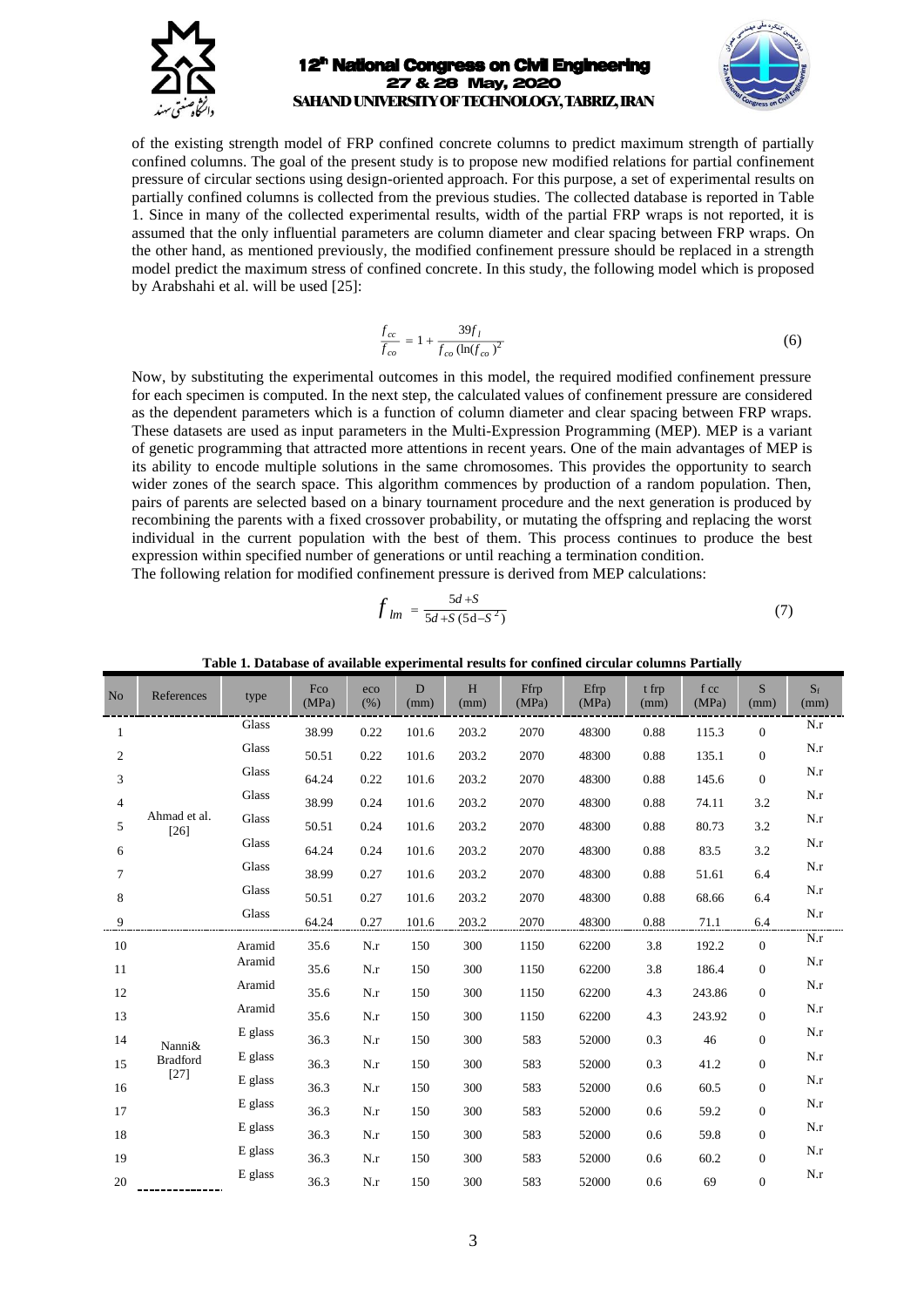



|        |                    | E glass |        |                   |     |     |      |        |       |        |                  | N.r       |
|--------|--------------------|---------|--------|-------------------|-----|-----|------|--------|-------|--------|------------------|-----------|
| 21     |                    | E glass | 36.3   | N.r               | 150 | 300 | 583  | 52000  | 0.6   | 55.8   | $\mathbf{0}$     | N.r       |
| 22     |                    |         | 36.3   | N.r               | 150 | 300 | 583  | 52000  | 0.6   | 56.4   | $\mathbf{0}$     |           |
| 23     |                    | E glass | 36.3   | N.r               | 150 | 300 | 583  | 52000  | 1.2   | 84.9   | $\mathbf{0}$     | N.r       |
| 24     |                    | E glass | 36.3   | N.r               | 150 | 300 | 283  | 52000  | 1.2   | 84.3   | $\boldsymbol{0}$ | N.r       |
| 25     |                    | E glass | 36.3   | N.r               | 150 | 300 | 583  | 52000  | 1.2   | 79.6   | $\mathbf{0}$     | N.r       |
| 26     |                    | E glass | 36.3   | N.r               | 150 | 300 | 583  | 52000  | 2.4   | 106.9  | $\mathbf{0}$     | N.r       |
| 27     |                    | E glass | 36.3   | N.r               | 150 | 300 | 583  | 52000  | 2.4   | 104.9  | $\mathbf{0}$     | N.r       |
| $28\,$ |                    | E glass | 36.3   | N.r               | 150 | 300 | 583  | 52000  | 2.4   | 107.9  | $\mathbf{0}$     | N.r       |
| 29     |                    | Aramid  | 35.6   | N.r               | 150 | 300 | 1150 | 62200  | 0.37  | 40.24  | 50               | $\rm N.r$ |
| 30     |                    | Aramid  | 36.6   | N.r               | 150 | 300 | 1150 | 62200  | 0.37  | 39.02  | 50               | $\rm N.r$ |
| 31     |                    | Aramid  | 37.6   | N.r               | 150 | 300 | 1150 | 62200  | 0.75  | 45.12  | 25               | N.r       |
| 32     |                    | Aramid  | 38.6   | N.r               | 150 | 300 | 1150 | 62200  | 0.75  | 46.24  | 25               | N.r       |
| 33     |                    | Aramid  | 39.6   | N.r               | 150 | 300 | 1150 | 62200  | 0.77  | 40.24  | 50               | N.r       |
| 34     |                    | Aramid  | 40.6   | N.r               | 150 | 300 | 1150 | 62200  | 0.77  | 42.68  | 50               | N.r       |
| 35     |                    | Aramid  | 41.6   | N.r               | 150 | 300 | 1150 | 62200  | 1.54  | 70.73  | 25               | N.r       |
| 36     |                    | Aramid  | 42.6   | N.r               | 150 | 300 | 1150 | 62200  | 1.54  | 70.73  | 25               | $\rm N.r$ |
| 37     |                    | Aramid  | 43.6   | N.r               | 150 | 300 | 1150 | 62200  | 1.03  | 43.9   | 50               | N.r       |
| 38     |                    | Aramid  | 44.6   | N.r               | 150 | 300 | 1150 | 62200  | 1.03  | 48.79  | 50               | N.r       |
| 39     |                    | Aramid  | 45.6   | N.r               | 150 | 300 | 1150 | 62200  | 2.05  | 70.73  | 25               | N.r       |
| 40     |                    | Aramid  | 46.6   | N.r               | 150 | 300 | 1150 | 62200  | 2.05  | 118.87 | 25               | N.r       |
| 41     |                    | carbon  | 25     | $_{\mathrm{N.r}}$ | 125 | 800 | 4300 | 230000 | 0.131 | 29.04  | $20\,$           | 50        |
| 42     |                    | carbon  | 25     | N.r               | 125 | 800 | 4300 | 230000 | 0.262 | 34.37  | 20               | 50        |
| 43     | Vasumati et<br>al. | carbon  | 25     | N.r               | 125 | 800 | 4300 | 230000 | 0.393 | 43.62  | 20               | 50        |
| 44     | $[28]$             | carbon  | 25     | N.r               | 125 | 800 | 4300 | 230000 | 0.131 | 28.88  | 30               | $50\,$    |
| 45     |                    | carbon  | 25     | N.r               | 125 | 800 | 4300 | 230000 | 0.262 | 32.65  | 30               | $50\,$    |
| 46     |                    | carbon  | 25     | N.r               | 125 | 800 | 4300 | 230000 | 0.393 | 40.19  | 30               | 50        |
| 47     |                    | Aramid  | 46.43  | 0.26              | 100 | 300 | 2060 | 118000 | 0.286 | 47.37  | 50               | 50        |
| 48     |                    | Aramid  | 46.43  | 0.26              | 100 | 300 | 2060 | 118000 | 0.572 | 60.61  | 50               | 50        |
| 49     | wu et al [29]      | Aramid  | 46.43  | 0.26              | 100 | 300 | 2060 | 118000 | 0.858 | 74.8   | 50               | $50\,$    |
| 50     |                    | Aramid  | 78.5   | 0.45              | 100 | 300 | 2060 | 118000 | 0.286 | 83.81  | 50               | 50        |
| 51     |                    | Aramid  | 78.5   | 0.45              | 100 | 300 | 2060 | 118000 | 0.572 | 93.85  | 50               | $50\,$    |
| 52     |                    | Aramid  | 78.5   | 0.45              | 100 | 300 | 2060 | 118000 | 0.858 | 101.61 | 50               | 50        |
|        |                    | Aramid  | 101.18 | 0.46              | 100 | 300 |      | 118000 |       | 101.2  |                  | 50        |
| 53     |                    | Aramid  |        |                   |     |     | 2060 |        | 0.286 |        | 50               |           |
| 54     |                    |         | 101.18 | 0.46              | 100 | 300 | 2060 | 118000 | 0.572 | 116.13 | 50               | 50        |
| 55     |                    | Aramid  | 101.18 | 0.46              | 100 | 300 | 2060 | 118000 | 0.858 | 111.25 | 50               | $50\,$    |

**N.r : Not reported**

# **3. EVALUATIONS AND RESULTS**

To evaluate accuracy of the proposed relation, using the strength model suggested by Arabshahi et al. (Eq. 6), the ultimate strength of the partially confined experimental results in Table 1 are calculated. Four different error measures which are introduced by the succeeding equations are use in this study:

• Root mean square error: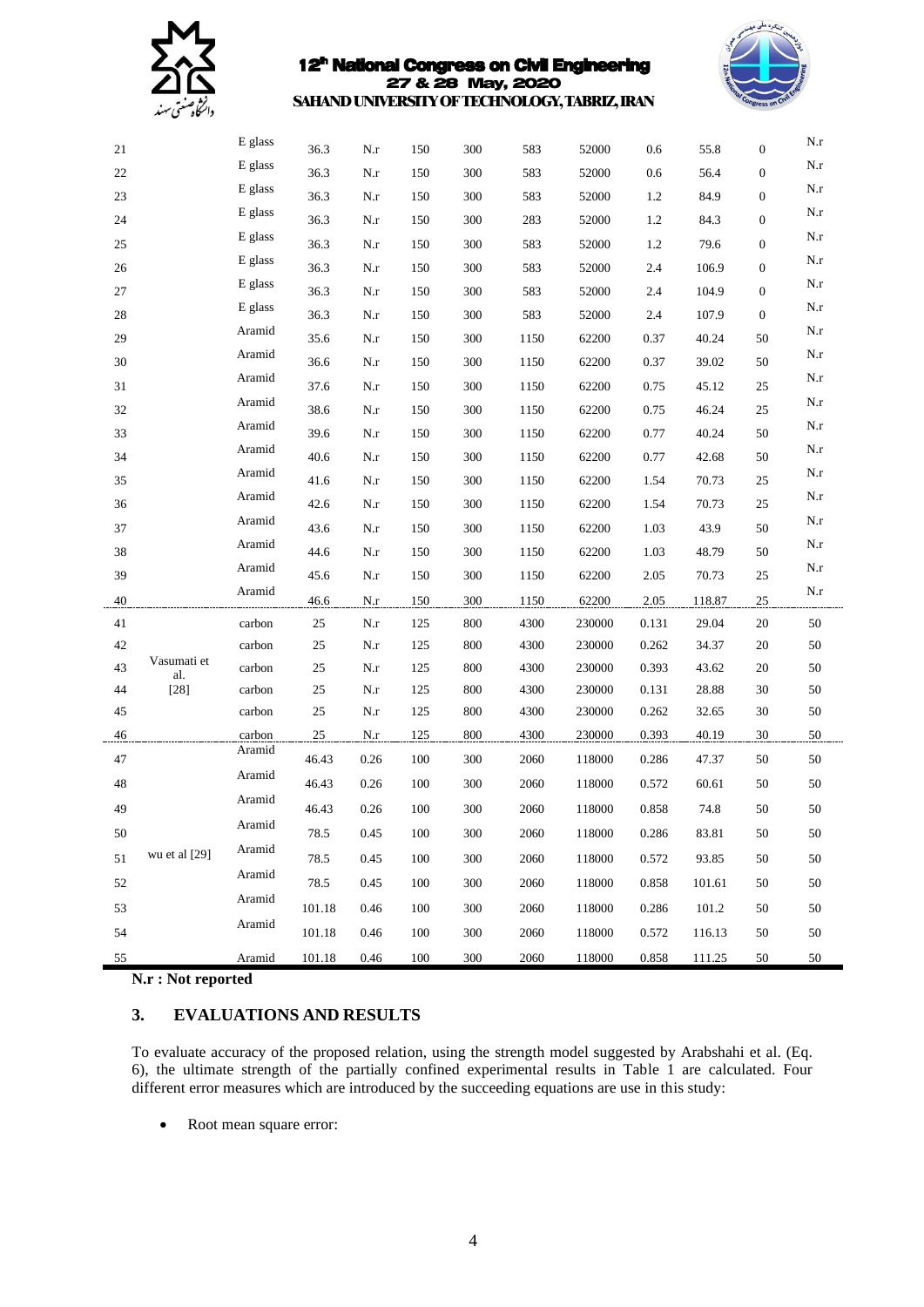

### 12<sup>th</sup> National Congress on Civil Engineering 27 & 28 May, 2020



**SAHAND UNIVERSITYOF TECHNOLOGY, TABRIZ, IRAN**

$$
RMSE = \sqrt{\frac{\sum_{i=1}^{n} (\frac{X_{the} - X_{exp}}{X_{exp}})^{2}}{n}}
$$
(8)

• Mean absolute error:

$$
MAE = \frac{\sum_{i=1}^{n} \left| \frac{X_{the} - X_{exp}}{X_{exp}} \right|}{n}
$$
(9)

Integral absolute error:

$$
IAE = \frac{(\sum_{i=1}^{n} \sqrt{|(X_{the} - X_{exp})^{2}|})}{\sum_{i=1}^{n} X_{exp}}
$$
(10)

• Coefficient of determination:

$$
R^{2} = \left[ \frac{\left(\sum_{i=1}^{n} (X_{the} - \bar{X}_{the})(X_{exp} - \bar{X}_{exp}))\right)}{\left(\sqrt{\sum_{i=1}^{n} (X_{the} - \bar{X}_{the})^{2} \sum_{i=1}^{n} (X_{exp} - \bar{X}_{exp})^{2})}\right)} \right]^{2}
$$
(11)

here,  $X_{\text{the}}$  and  $X_{\text{exp}}$  are the theoretical and experimental values, respectively, and n stands for the number of

specimens.  $X_{the}$  and  $X_{exp}$  are the mean values of the theoretical and experimental estimations, respectively. The index  $R^2$  varies from 0 to 1, and higher value indicates better fit of a model. On the other hand, for the error measures introduced by Eq. (8) to (10), a lower value indicates higher accuracy and on the limit state, a completely exact model would have error measures equal to zero.

The attained error measure for the proposed relation is compared with the relation suggested by Wu et al. (Eq. 2) in Figs. 2 and 3.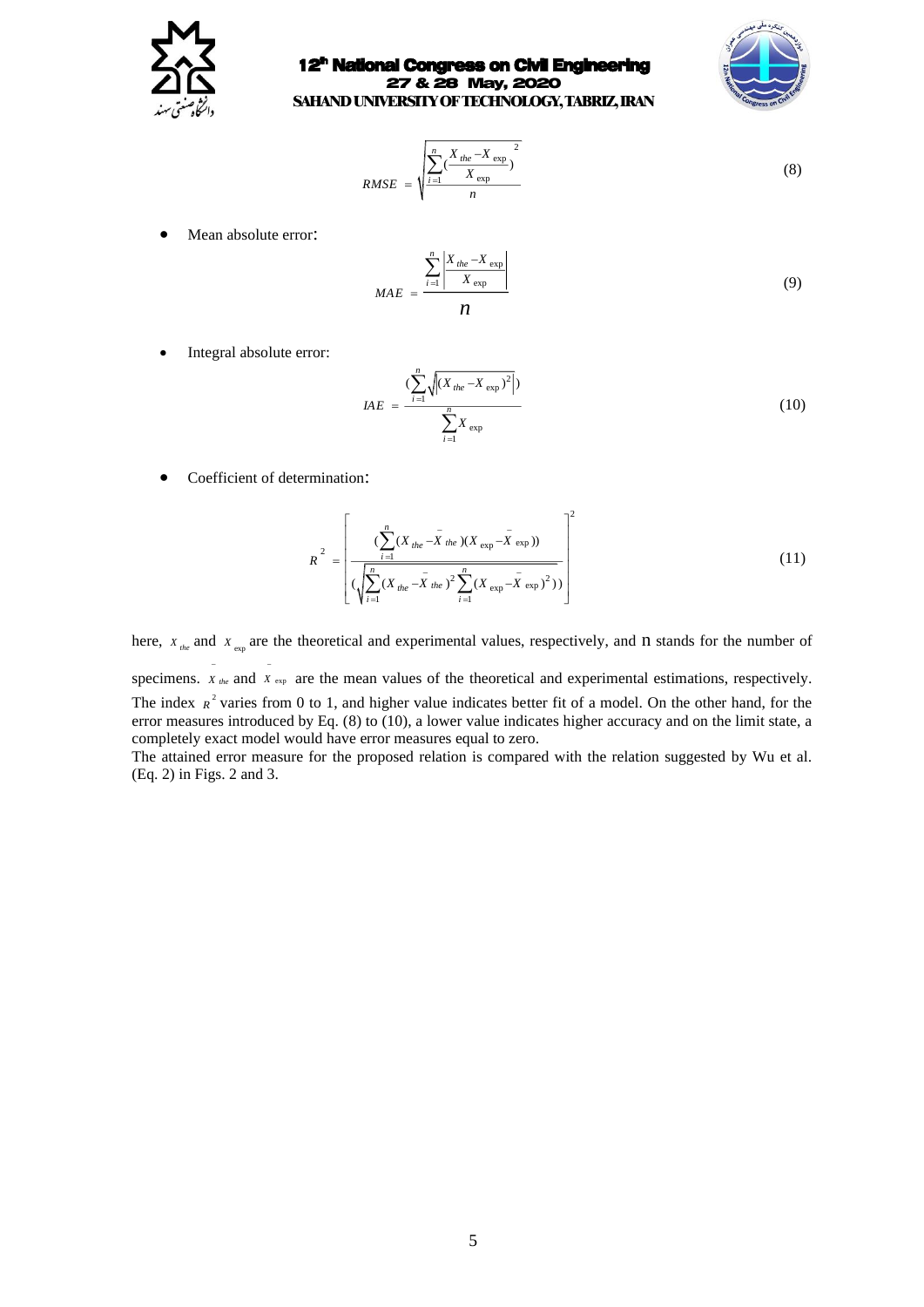





**Fig 2. Different error criteria for partial confined stress models of circular sections**



**Fig 3. Performance of strength models for circle sections based on the validated experimental data**

These figures show that the proposed relation results in more accurate estimations that the model proposed by Wu et al. In addition, according to the Fig. 3, it is concluded that utilization of the proposed model for practical purposes provides more conservative and safer results than the Wu et al. model, because as it is evident, application of their model leads to overestimation of the partially confined columns.

# **4. CONCLUSION**

Due to increasing application of FRPs for strengthening and retrofitting of concrete components and especially columns, applicable relations for predicting strength of confined concrete elements is necessary. Various predicting models are proposed by researchers which are mostly applicable for continuously confined columns. Accordingly, in the case of partially confined columns, utilization of mentioned relations provides inaccurate estimations of the ultimate strength of column which are more than actual strength. Therefore, modification of existing strength models for the mentioned condition is required. Accordingly, in the present study, using a database of experimental results on partially confined columns and an evolutionary algorithm called MEP, a new design-oriented model for confinement pressure of partially confined circular concrete columns is proposed. The numerical evaluation proved that application of the suggested relation in strength models of FRP confined concrete columns provides more accurate than the previously proposed model by Wu et al. In addition to higher accuracy, the suggested relation also results in more conservative estimations which are desirable from safety standpoint in design applications.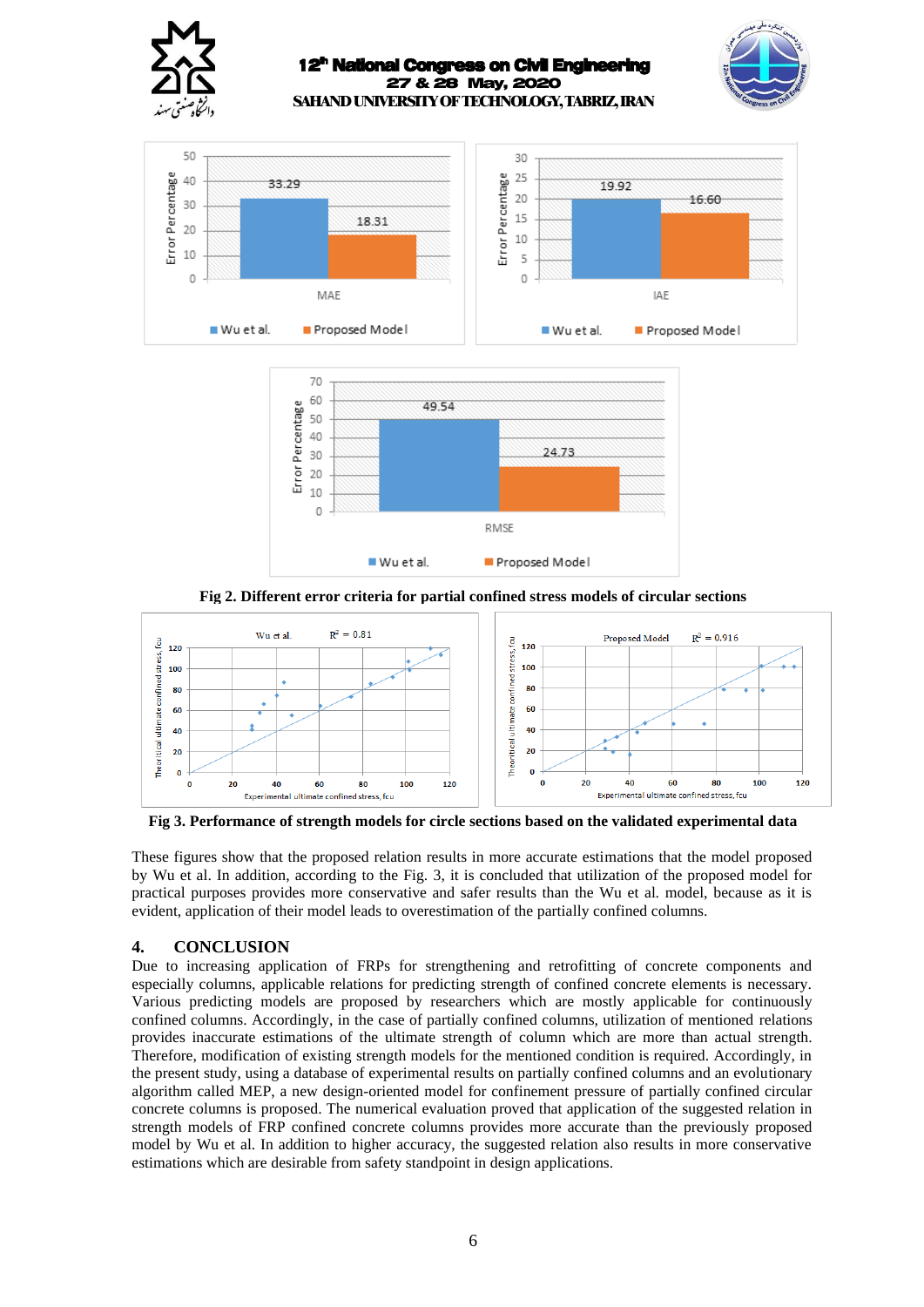



# **5. REFERENCES**

- 1- Tamuzs, V., Tepfers, R., Zile, E. and Valdmanis, V., (2007). "Stability of round concrete columns confined by composite wrappings". Mechanics of Composite Materials, 43(5), pp.445-452.
- 2- Wang, Z., Wang, D., Smith, S.T. and Lu, D., (2011). "CFRP-confined square RC columns. I: Experimental investigation". Journal of Composites for Construction, 16(2), pp.150-160.
- 3- Faustino, P., Chastre, C. and Paula, R., (2014). "Design model for square RC columns under compression confined with CFRP". Composites Part B: Engineering, 57, pp.187-198.
- 4- Nisticò, N., (2014). RC square sections confined by FRP: "A numerical procedure for predicting stress–strain relationships". Composites Part B: Engineering, 59, pp.238-247.
- 5- Lignola, G.P., Angiuli, R., Prota, A. and Aiello, M.A., (2014). "FRP confinement of masonry: analytical modeling". Materials and structures, 47(12), pp.2101-2115.
- 6- Krevaikas, T.D. and Triantafillou, T.C., (2005). "Masonry confinement with fiber-reinforced polymers". Journal of composites for construction, 9(2), pp.128-135.
- 7- Zeng, J.J., Lin, G., Teng, J.G. and Li, L.J., (2018). "Behavior of large-scale FRP-confined rectangular RC columns under axial compression". Engineering Structures, 174, pp.629-645.
- 8- Wu, Y.F. and Wei, Y.Y., (2010). "Effect of cross-sectional aspect ratio on the strength of CFRPconfined rectangular concrete columns". Engineering Structures, 32(1), pp.32-45.
- 9- Abbasnia, R. and Ziaadiny, H., (2015). "Experimental investigation and strength modeling of CFRP-confined concrete rectangular prisms under axial monotonic compression". Materials and Structures, 48(1-2), pp.485-500.
- 10- Al-Salloum, Y.A., (2007). "Influence of edge sharpness on the strength of square concrete columns confined with FRP composite laminates". Composites Part B: Engineering, 38(5-6), pp.640-650.
- 11- Saadatmanesh, H., Ehsani, M.R. and Li, M.W., (1994). "Strength and ductility of concrete columns externally reinforced with fiber composite straps". Structural Journal, 91(4), pp.434-447.
- 12- Fardis, M.N. and Khalili, H.H., (1982). "FRP-encased concrete as a structural material". Magazine of concrete research, 34(121), pp.191-202.
- 13- Lam, L. and Teng, J.G., (2003). "Design-oriented stress–strain model for FRP-confined concrete". Construction and building materials, 17(6-7), pp.471-489.
- 14- Teng, J., Huang, Y.L., Lam, L. and Ye, L.P., (2007). "Theoretical model for fiber-reinforced polymer-confined concrete". Journal of composites for construction, 11(2), pp.201-210.
- 15- Jiang, T. and Teng, J.G., (2007). "Analysis-oriented stress–strain models for FRP–confined concrete". Engineering Structures, 29(11), pp.2968-2986.
- 16- Rousakis, T.C., Karabinis, A.I., Kiousis, P.D. and Tepfers, R., (2008). "Analytical modelling of plastic behaviour of uniformly FRP confined concrete members". Composites Part B: Engineering, 39(7-8), pp.1104-1113.
- 17- Chastre, C. and Silva, M.A., (2010). "Monotonic axial behavior and modelling of RC circular columns confined with CFRP". Engineering Structures, 32(8), pp.2268-2277.
- 18- Rousakis, T.C., Rakitzis, T.D. and Karabinis, A.I., (2012). "Design-oriented strength model for FRP-confined concrete members". Journal of Composites for Construction, 16(6), pp.615-625.
- 19- Sadeghian, P. and Fam, A., 2015. "Improved design-oriented confinement models for FRP-wrapped concrete cylinders based on statistical analyses". Engineering Structures, 87, pp.162-182.
- 20- Arabshahi, A., Gharaei Moghaddam, N. and Tavakkolizadeh, M., (2015),. "A New Strength Model for FRP Confined Circular Concrete Columns". Third Confrance on Smart Monitoring, Assessment and Rehabilitation of Civil Structures,Antalya,Turkey.
- 21- Arabshahi, A., Gharaei Moghaddam, N. Tavakkolizadeh, M. and Arabshahi, A., (2019). "Reliability Analysis of Available Stress Models for FRP Confined Rectangular Concrete Columns". Eleventh National Congress on Civil Engineering, Shiraz, Iran.
- 22- Arabshahi, A., Gharaei-Moghaddam, N. and Tavakkolizadeh, M., (2019). "Proposition of new applicable strength models for concrete columns confined with fiber reinforced polymers". SN Applied Sciences, 1(12), p.1677.
- 23- Wu, H.L., Wang, Y.F., Yu, L. and Li, X.R., (2009). "Experimental and computational studies on high-strength concrete circular columns confined by aramid fiber-reinforced polymer sheets". Journal of Composites for Construction, 13(2), pp.125-134.
- 24- Wang, Y.F. and Wu, H.L., (2009). "Experimental investigation on square high-strength concrete short columns confined with AFRP sheets". Journal of Composites for Construction, 14(3), pp.346- 351.